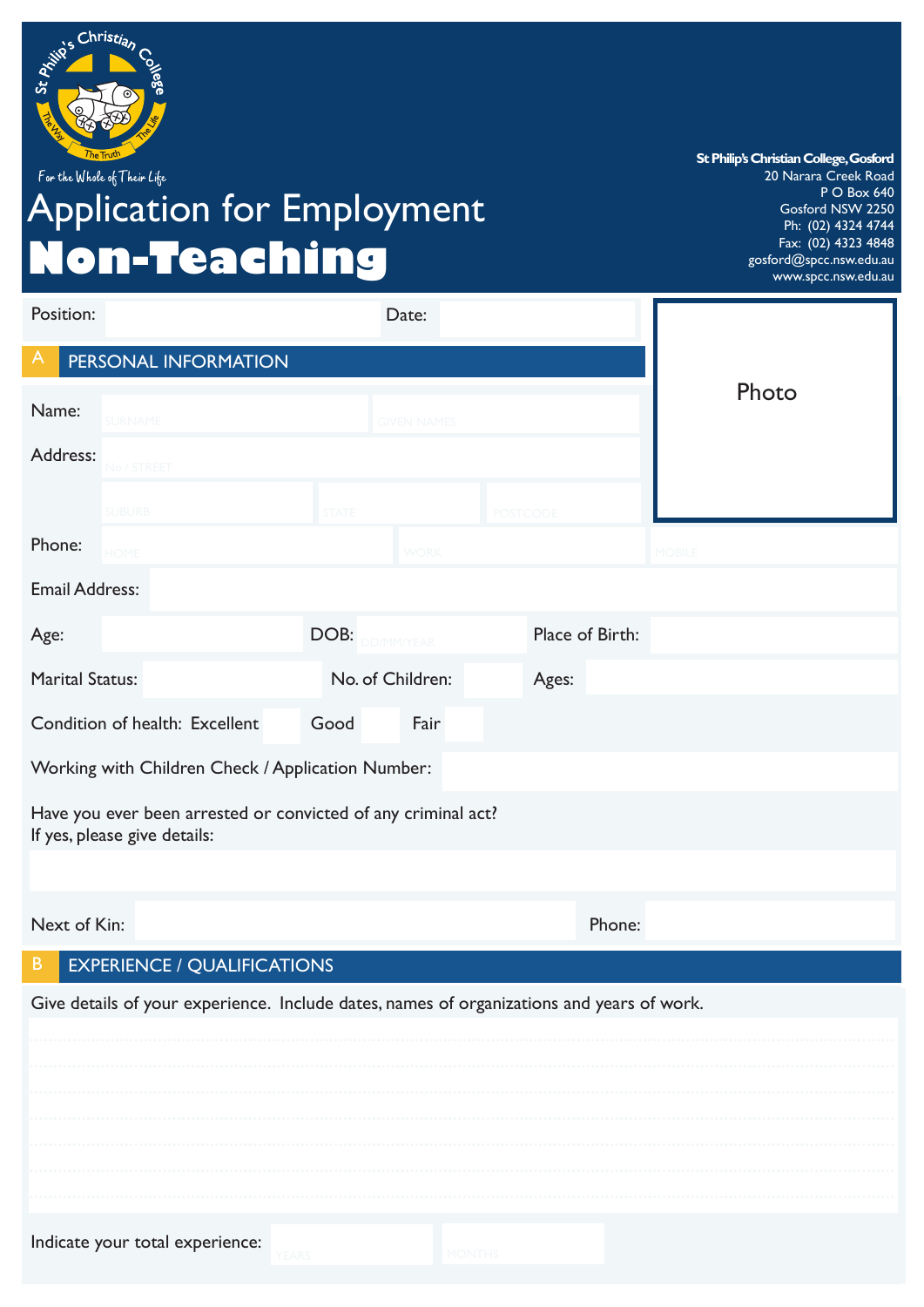| в | <b>EXPERIENCE / QUALIFICATIONS</b>                                       |                            |                                         |  |  |  |  |  |  |  |  |
|---|--------------------------------------------------------------------------|----------------------------|-----------------------------------------|--|--|--|--|--|--|--|--|
|   | What degrees. diplomas or other professional qualifications do you hold? |                            |                                         |  |  |  |  |  |  |  |  |
|   | I DEGREE. DIPLOMA ETC                                                    | <b>NAME OF INSTITUTION</b> | YEARS OF TRAINING YEAR CONFERRED        |  |  |  |  |  |  |  |  |
|   | <b>DEGREE, DIPLOMA ETC</b>                                               | <b>NAME OF INSTITUTION</b> | YEARS OF TRAINING YEAR CONFERRED        |  |  |  |  |  |  |  |  |
|   | <b>DEGREE, DIPLOMA ETC</b>                                               | <b>NAME OF INSTITUTION</b> | YEARS OF TRAINING YEAR CONFERRED        |  |  |  |  |  |  |  |  |
|   | <b>DEGREE, DIPLOMA ETC</b>                                               | <b>NAME OF INSTITUTION</b> | <b>YEARS OF TRAINING YEAR CONFERRED</b> |  |  |  |  |  |  |  |  |
|   | <b>DEGREE, DIPLOMA ETC</b>                                               | <b>NAME OF INSTITUTION</b> | YEARS OF TRAINING I YEAR CONFERRED      |  |  |  |  |  |  |  |  |

List any positions of special responsibility you have held, and length of time.

| List any areas of special training, experience or interest. |  |  |  |  |  |  |  |  |  |  |  |  |  |  |
|-------------------------------------------------------------|--|--|--|--|--|--|--|--|--|--|--|--|--|--|
|                                                             |  |  |  |  |  |  |  |  |  |  |  |  |  |  |
|                                                             |  |  |  |  |  |  |  |  |  |  |  |  |  |  |
|                                                             |  |  |  |  |  |  |  |  |  |  |  |  |  |  |
|                                                             |  |  |  |  |  |  |  |  |  |  |  |  |  |  |
|                                                             |  |  |  |  |  |  |  |  |  |  |  |  |  |  |
|                                                             |  |  |  |  |  |  |  |  |  |  |  |  |  |  |

Provide details of professional associations of which you are a member.

#### CHRISTIAN COMMITMENT  $\subset$

| Do you consider yourself to be a true Christian?                                     |  |               |               |         |  |  |  |  |  |  |
|--------------------------------------------------------------------------------------|--|---------------|---------------|---------|--|--|--|--|--|--|
| Which Church do you regularly attend?                                                |  |               |               |         |  |  |  |  |  |  |
| <b>Ministers Name:</b>                                                               |  | Phone: CHURCH | <b>MOBILE</b> |         |  |  |  |  |  |  |
| Address:<br>No / STRFFT                                                              |  | <b>SUBURB</b> | <b>STATE</b>  | POSTCOD |  |  |  |  |  |  |
| Give a brief outline of your involvement in your Church and/or other Christian work. |  |               |               |         |  |  |  |  |  |  |
|                                                                                      |  |               |               |         |  |  |  |  |  |  |
|                                                                                      |  |               |               |         |  |  |  |  |  |  |
|                                                                                      |  |               |               |         |  |  |  |  |  |  |
|                                                                                      |  |               |               |         |  |  |  |  |  |  |
|                                                                                      |  |               |               |         |  |  |  |  |  |  |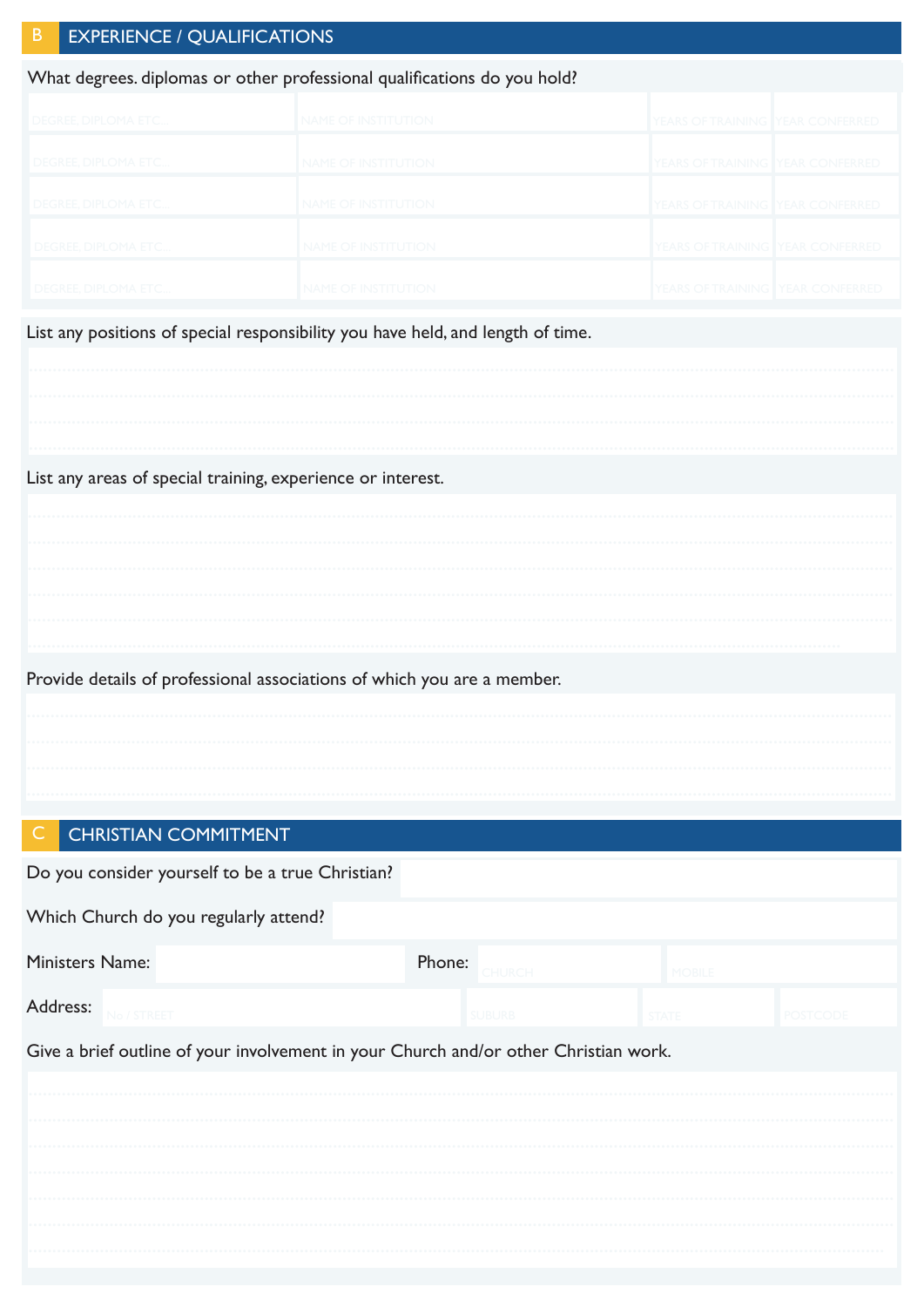|  | CHRISTIAN COMMITMENT |
|--|----------------------|

Give a brief testimony describing your conversion to Christ.

## **GENERAL COMMENTS**

Why are you interested in applying for this particular position?

| What attracted you to this College?                          |   |
|--------------------------------------------------------------|---|
|                                                              |   |
|                                                              |   |
|                                                              |   |
|                                                              |   |
|                                                              |   |
| Any additional relevant information or comments are welcome. |   |
|                                                              |   |
|                                                              |   |
|                                                              |   |
|                                                              |   |
|                                                              |   |
|                                                              |   |
|                                                              |   |
|                                                              |   |
|                                                              |   |
|                                                              |   |
|                                                              |   |
|                                                              |   |
|                                                              |   |
|                                                              |   |
|                                                              |   |
|                                                              |   |
|                                                              | . |
|                                                              |   |
|                                                              |   |
|                                                              | . |
|                                                              |   |
|                                                              |   |
|                                                              |   |